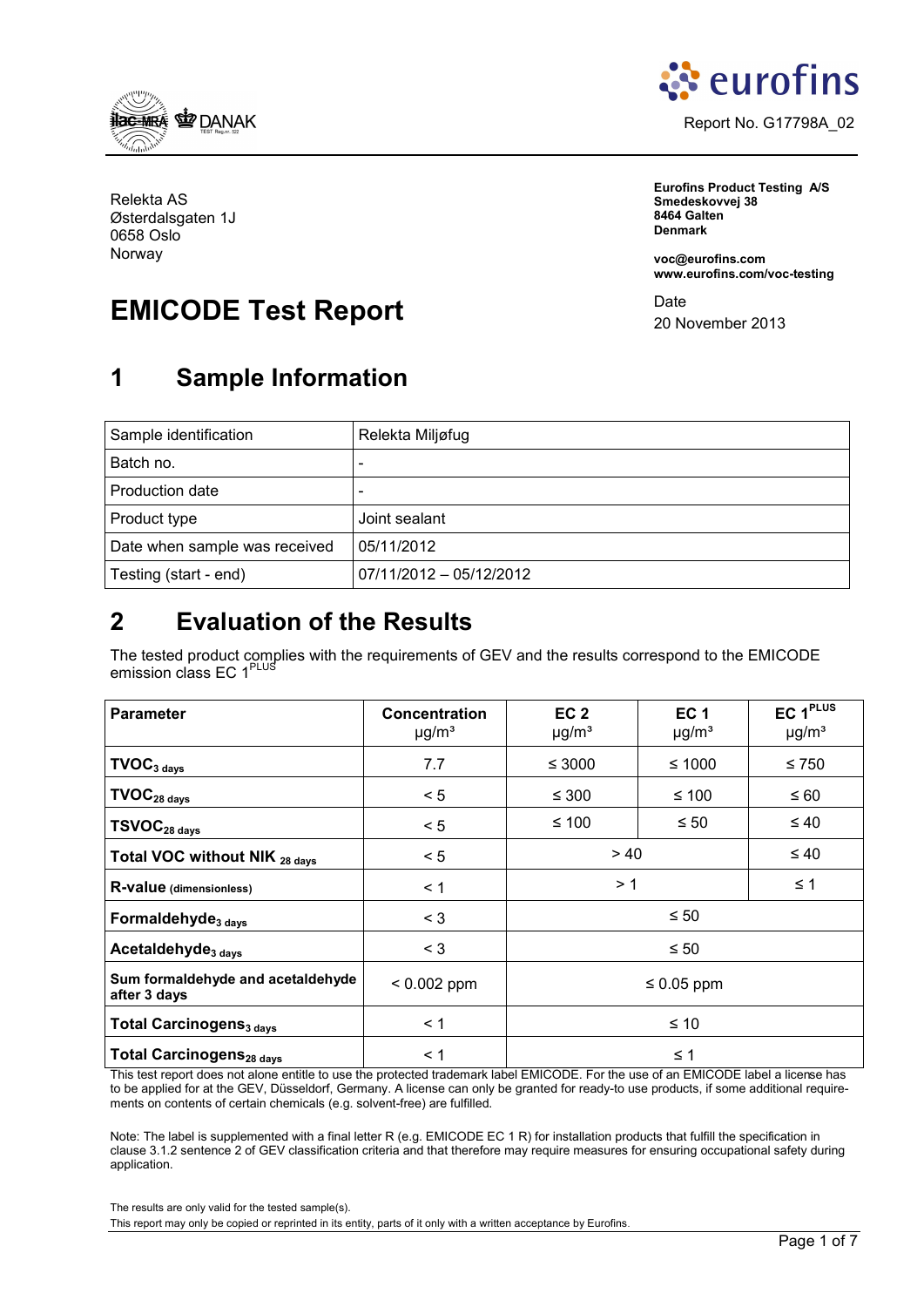



## **Table of contents**

| 1            | <b>Sample Information</b>              |   |
|--------------|----------------------------------------|---|
| $\mathbf{2}$ | <b>Evaluation of the Results</b>       | 1 |
| 3            | <b>Test Method</b>                     | 2 |
| 4            | <b>Results</b>                         | 3 |
| 4.1          | <b>Emissions Test after 3 Days</b>     | 3 |
| 4.2          | Emissions Test after 28 Days           | 4 |
| 4.3          | Chromatograms                          | 5 |
| 4.4          | Description of the applied test method | 6 |

## **3 Test Method**

| <b>Method</b>                                                                                                                                            | <b>Principle</b>                                        | <b>Parameter</b>             | Quantification<br>limit                                            | <b>Uncertainty</b>                    |  |  |  |  |  |
|----------------------------------------------------------------------------------------------------------------------------------------------------------|---------------------------------------------------------|------------------------------|--------------------------------------------------------------------|---------------------------------------|--|--|--|--|--|
| GEV method in its current version of 23.02.2011.                                                                                                         |                                                         |                              |                                                                    |                                       |  |  |  |  |  |
| Internal method numbers: 9810,<br>9811, 9812, 2808, 8400                                                                                                 | GC/MS                                                   | VVOC, VOC,<br><b>SVOC</b>    | 1 $\mu$ g/m <sup>3</sup>                                           |                                       |  |  |  |  |  |
|                                                                                                                                                          | GC/MS                                                   | TVVOC, TVOC,<br><b>TSVOC</b> | 5 $\mu$ g/m <sup>3</sup>                                           | 22% (RSD)<br>$U_m$ = 2 x RSD=<br>45 % |  |  |  |  |  |
|                                                                                                                                                          | <b>HPLC</b>                                             | Volatile<br>Aldehydes        | 4 $\mu$ g/m <sup>3</sup>                                           |                                       |  |  |  |  |  |
| <b>Test chamber parameter</b>                                                                                                                            |                                                         |                              |                                                                    |                                       |  |  |  |  |  |
| 119<br>Chamber volume, I                                                                                                                                 | Temperature, °C<br>23±1<br>Relative humidity, %<br>50±5 |                              |                                                                    |                                       |  |  |  |  |  |
| 0.5<br>Air exchange rate, 1/h                                                                                                                            | Loading ratio, $m^2/m^3$                                | 0.1                          | Results were recalculated to a<br>loading ratio of 0.007 $m^2/m^3$ |                                       |  |  |  |  |  |
| <b>Sample preparation</b>                                                                                                                                |                                                         |                              |                                                                    |                                       |  |  |  |  |  |
| The sample was homogenised and applied onto a glass plate and drawn off over a model giving a 3 mm<br>thick and uniform layer with a broadness of 10 mm. |                                                         |                              |                                                                    |                                       |  |  |  |  |  |

**Deviations from the test method:** None

For detailed method description see pag[e 6: 4.4](#page-5-0) [Description of the applied test method](#page-5-0)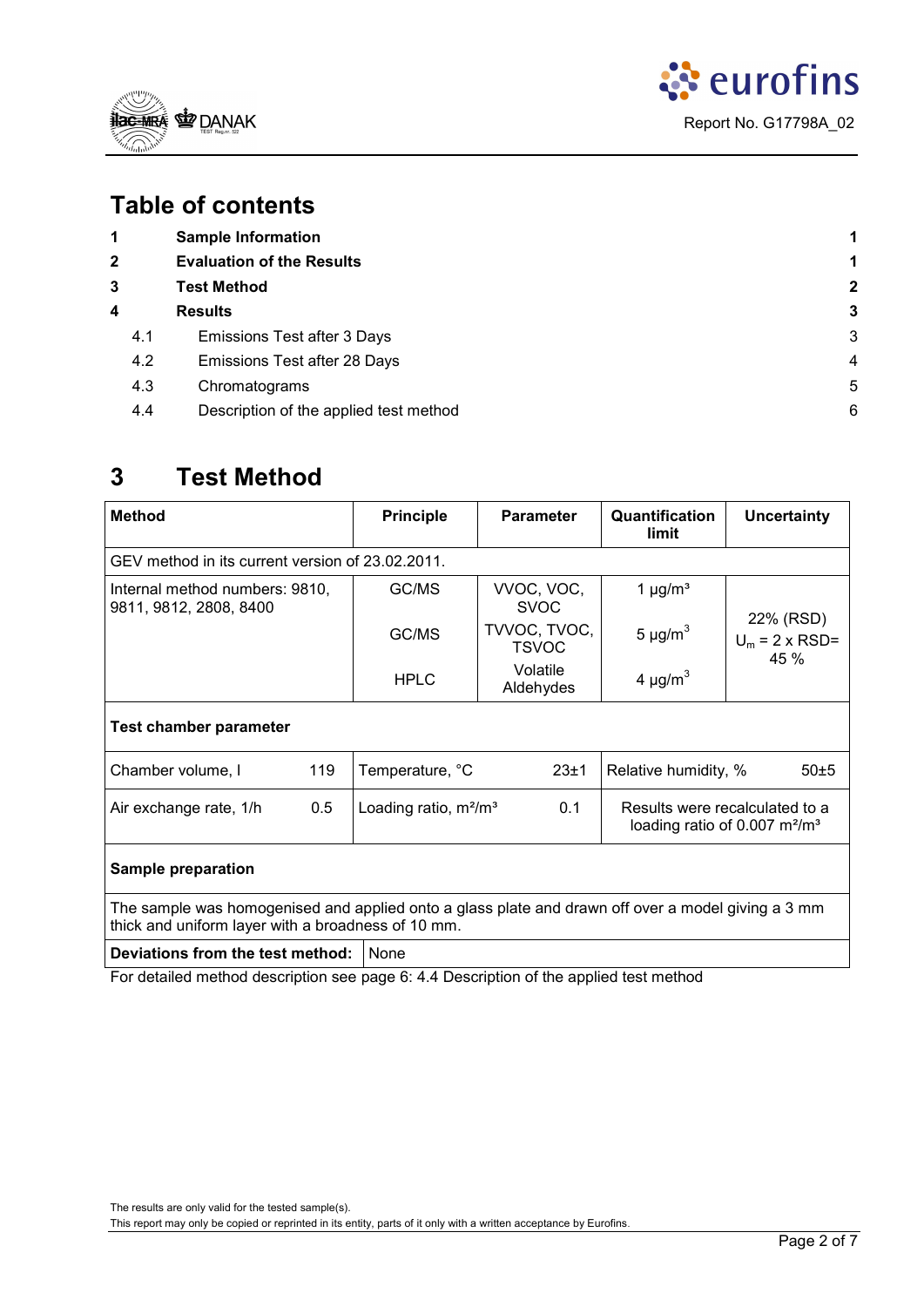<span id="page-2-0"></span>



## **4 Results**

## **4.1 Emissions Test after 3 Days**

|                                                                                         | CAS No.                  | <b>Retention</b><br>time     | ID-<br>Cat               | Concen-<br>tration     | NIK-<br>value                | R- value                 | Emission<br>rate            | <b>Toluene</b><br>equivalent |  |
|-----------------------------------------------------------------------------------------|--------------------------|------------------------------|--------------------------|------------------------|------------------------------|--------------------------|-----------------------------|------------------------------|--|
|                                                                                         |                          | min                          |                          | $\mu$ g/m <sup>3</sup> | $\mu$ g/m <sup>3</sup>       |                          | $\mu$ g/(m <sup>2*</sup> h) | $\mu$ g/m <sup>3</sup>       |  |
| TVOC $(C_6-C_{16})$                                                                     |                          |                              |                          | 7.7                    | $\qquad \qquad \blacksquare$ | $\overline{\phantom{0}}$ | 550                         | 7.7                          |  |
| <b>VOC with NIK</b>                                                                     |                          |                              |                          |                        |                              |                          |                             |                              |  |
| Butylacrylate                                                                           | 141-32-2                 | 6.75                         | $\overline{2}$           | 7.7                    | 110                          | 1.0                      | 550                         | 7.7                          |  |
| R-value = $\Sigma$ Conc <sub>i</sub> /NIK <sub>i</sub>                                  |                          |                              |                          |                        |                              | 1.0                      |                             |                              |  |
| <b>VOC without NIK</b>                                                                  |                          |                              |                          |                        |                              |                          |                             |                              |  |
| n.d.                                                                                    |                          | $\blacksquare$               | $\blacksquare$           | < 5                    | $\overline{\phantom{a}}$     | $\blacksquare$           | < 400                       | < 5                          |  |
| <b>Total VOC without NIK</b>                                                            |                          |                              |                          | < 5                    | $\overline{\phantom{a}}$     | $\overline{\phantom{a}}$ | < 400                       | < 5                          |  |
| Total VVOC $(C_6)$                                                                      |                          |                              |                          | < 5                    | $\overline{\phantom{a}}$     | $\overline{\phantom{a}}$ | < 400                       | < 5                          |  |
| n.d.                                                                                    | $\overline{\phantom{a}}$ | $\overline{\phantom{a}}$     | $\blacksquare$           | < 5                    | $\overline{\phantom{a}}$     | $\blacksquare$           | < 400                       | < 5                          |  |
| Total SVOC ( $> C_{16}$ )                                                               |                          |                              |                          | < 5                    | $\overline{\phantom{0}}$     |                          | < 400                       | < 5                          |  |
| n.d.                                                                                    |                          | $\blacksquare$               | $\blacksquare$           | < 5                    | $\blacksquare$               | $\blacksquare$           | < 400                       | < 5                          |  |
| <b>Total Carcinogens</b>                                                                |                          |                              |                          | < 1                    | $\overline{\phantom{0}}$     | $\overline{\phantom{a}}$ | < 100                       | < 1                          |  |
| n.d.                                                                                    |                          | $\qquad \qquad \blacksquare$ | ÷.                       | < 1                    | $\overline{\phantom{0}}$     | $\blacksquare$           | < 100                       | < 1                          |  |
| Volatile Aldehydes C <sub>1</sub> -C <sub>6</sub> measured with DNPH-Method and Ammonia |                          |                              |                          |                        |                              |                          |                             |                              |  |
| Formaldehyde                                                                            | $50-00-0$                | $\overline{a}$               | $\blacksquare$           | $<$ 3                  | 120                          | $\overline{\phantom{a}}$ | < 300                       | $\qquad \qquad \blacksquare$ |  |
| Acetaldehyde                                                                            | 75-07-0                  |                              | $\overline{\phantom{a}}$ | $<$ 3                  |                              | $\overline{\phantom{0}}$ | < 300                       |                              |  |
| $C_3 - C_6$ Aldehydes                                                                   |                          | $\overline{\phantom{a}}$     | $\blacksquare$           | $<$ 3                  | $\overline{\phantom{0}}$     | $\overline{\phantom{0}}$ | < 300                       |                              |  |
| Ammonia                                                                                 | 7664-41-7                | $\overline{\phantom{0}}$     | $\blacksquare$           | $<$ 3                  | $\overline{a}$               | $\overline{\phantom{0}}$ | < 300                       |                              |  |

n.d. Not detected

< Means less than Not a part of our accreditation. See 4.4.6 Accreditation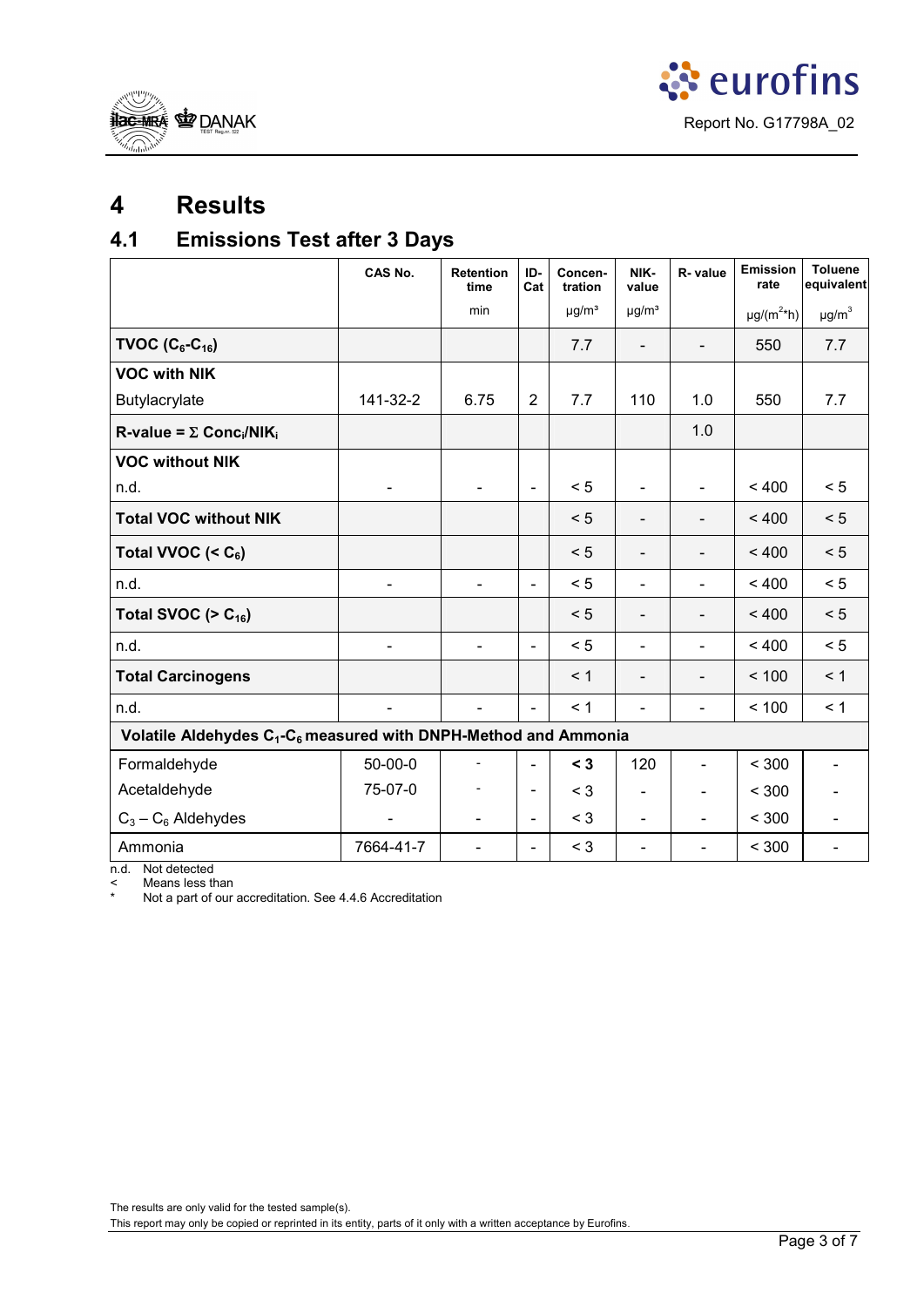<span id="page-3-0"></span>



## **4.2 Emissions Test after 28 Days**

|                                                                                         | CAS No.                  | <b>Retention</b><br>time     | ID-<br>Cat               | Concen-<br>tration     | NIK-<br>value            | R-value                  | Emission<br>rate            | <b>Toluene</b><br>equivalent |
|-----------------------------------------------------------------------------------------|--------------------------|------------------------------|--------------------------|------------------------|--------------------------|--------------------------|-----------------------------|------------------------------|
|                                                                                         |                          | min                          |                          | $\mu$ g/m <sup>3</sup> | $\mu$ g/m <sup>3</sup>   |                          | $\mu$ g/(m <sup>2*</sup> h) | $\mu$ g/m $^3$               |
| TVOC $(C_6-C_{16})$                                                                     |                          |                              |                          | < 5                    | $\overline{\phantom{a}}$ |                          | < 400                       | < 5                          |
| <b>VOC with NIK</b>                                                                     |                          |                              |                          |                        |                          |                          |                             |                              |
| n.d.                                                                                    |                          |                              |                          | < 5                    |                          |                          | < 400                       | < 5                          |
| R-value = $\Sigma$ Conc <sub>i</sub> /NIK <sub>i</sub>                                  |                          |                              |                          |                        |                          | < 1                      |                             |                              |
| <b>VOC without NIK</b>                                                                  |                          |                              |                          |                        |                          |                          |                             |                              |
| n.d.                                                                                    |                          | $\overline{\phantom{0}}$     | $\blacksquare$           | < 5                    | $\frac{1}{2}$            | $\blacksquare$           | < 400                       | < 5                          |
| <b>Total VOC without NIK</b>                                                            |                          |                              |                          | < 5                    | $\overline{\phantom{0}}$ |                          | < 400                       | < 5                          |
| Total VVOC $(6)$                                                                        |                          |                              |                          | < 5                    | $\overline{\phantom{a}}$ | $\overline{\phantom{a}}$ | < 400                       | < 5                          |
| n.d.                                                                                    | $\overline{\phantom{0}}$ | $\blacksquare$               | $\blacksquare$           | < 5                    | $\blacksquare$           | $\blacksquare$           | < 400                       | < 5                          |
| Total SVOC ( $> C_{16}$ )                                                               |                          |                              |                          | < 5                    | $\overline{\phantom{0}}$ |                          | < 400                       | < 5                          |
| n.d.                                                                                    |                          | $\qquad \qquad \blacksquare$ | $\blacksquare$           | < 5                    | $\blacksquare$           | $\blacksquare$           | < 400                       | < 5                          |
| <b>Total Carcinogens</b>                                                                |                          |                              |                          | < 1                    | $\qquad \qquad -$        | $\overline{\phantom{a}}$ | < 100                       | < 1                          |
| n.d.                                                                                    |                          | $\overline{\phantom{0}}$     | $\blacksquare$           | < 1                    | $\blacksquare$           | $\blacksquare$           | < 100                       | < 1                          |
| Volatile Aldehydes C <sub>1</sub> -C <sub>6</sub> measured with DNPH-Method (see 4.4.4) |                          |                              |                          |                        |                          |                          |                             |                              |
| Formaldehyde                                                                            | $50-00-0$                |                              | $\overline{\phantom{a}}$ | $<$ 3                  | 120                      |                          | < 300                       |                              |
| Acetaldehyde                                                                            | 75-07-0                  |                              | $\overline{\phantom{a}}$ | $<$ 3                  | $\blacksquare$           |                          | < 300                       |                              |
| $C_3 - C_6$ Aldehydes                                                                   |                          |                              | $\blacksquare$           | $<$ 3                  | $\blacksquare$           |                          | < 300                       |                              |
| Ammonia                                                                                 | 7664-41-7                | $\overline{\phantom{0}}$     | $\overline{\phantom{a}}$ | $<$ 3                  | $\overline{\phantom{0}}$ | $\frac{1}{2}$            | $< 300$                     |                              |

n.d. Not detected

< Means less than

Not a part of our accreditation. See 4.4.6 Accreditation

#### **Categories of Identity:**

1: Identified and specifically calibrated

2: Identified by comparison with a mass spectrum obtained from library and supported by other information. Calibrated as toluene equivalent

3: Identified by comparison with a mass spectrum obtained from a library. Calibrated as toluene equivalent

4: Not identified, calibrated as toluene equivalent

Var

Dr. Arja Valtanen Analytical Service Manager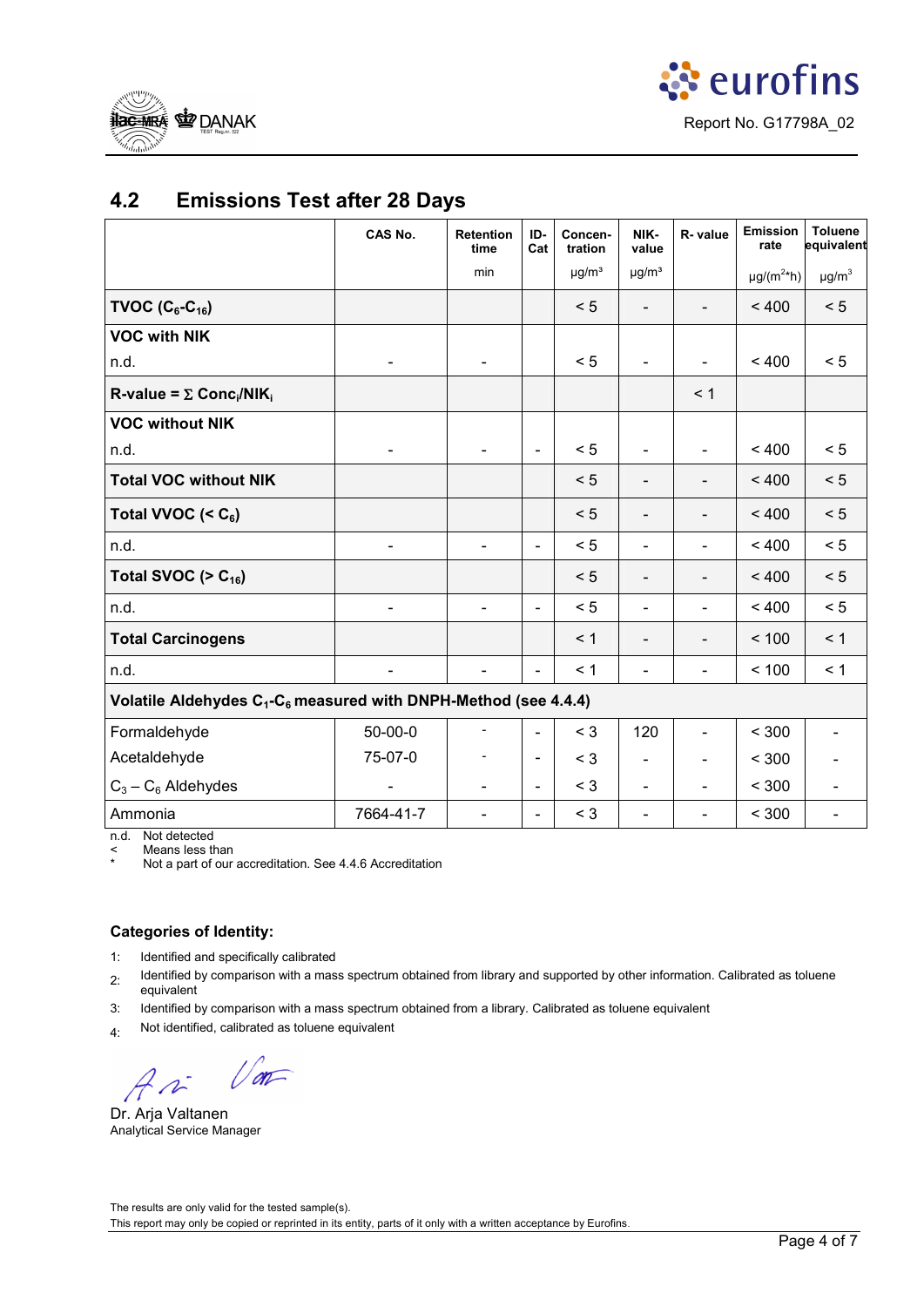<span id="page-4-0"></span>



## **4.3 Chromatograms**

### **4.3.1 Chromatogram after 3 days**



## **4.3.2 Chromatogram after 28 days**



#### Please consider the different scales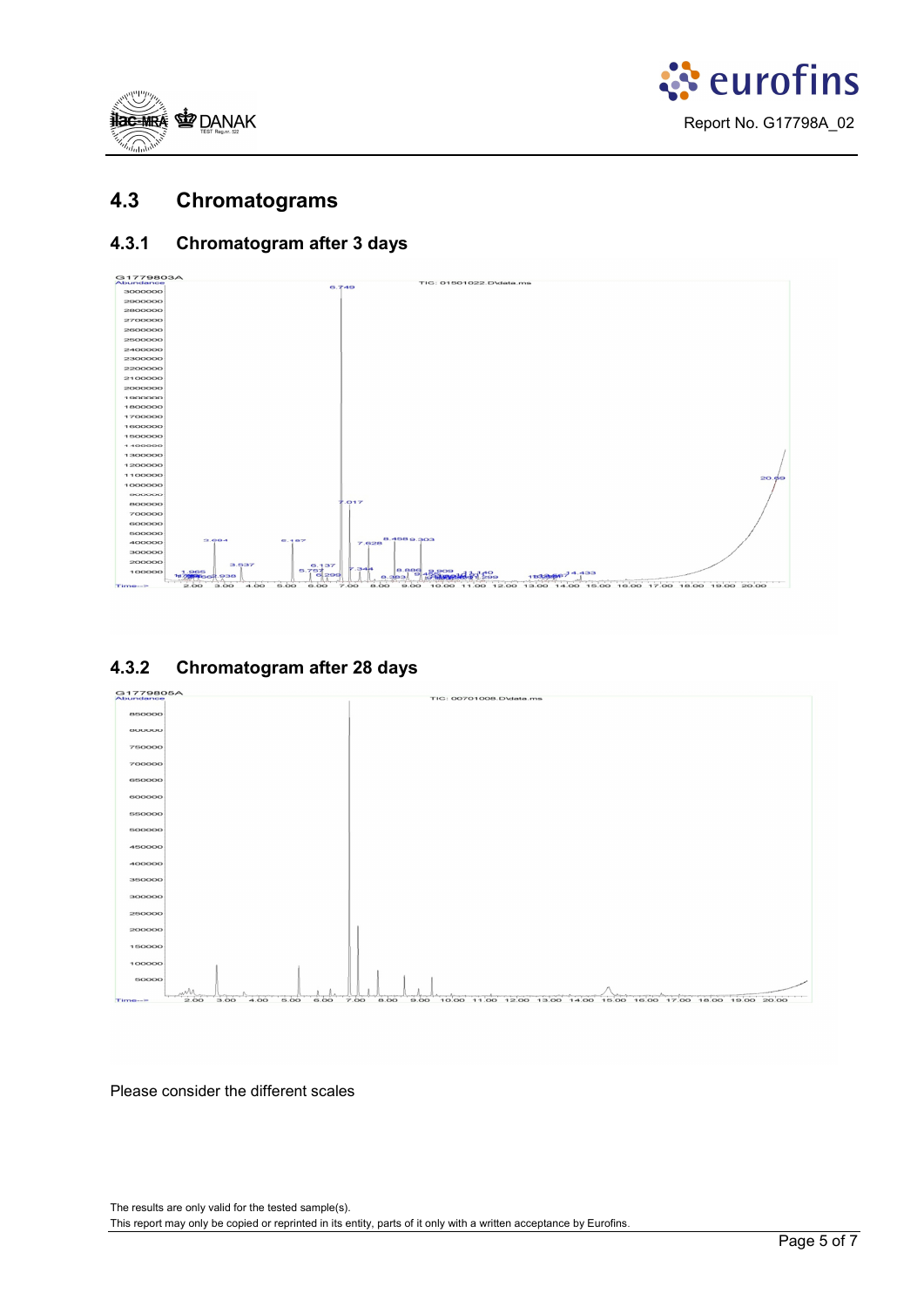<span id="page-5-0"></span>



## **4.4 Description of the applied test method**

### **4.4.1 Test Chamber**

The test chamber is made of stainless steel. A multi-step air clean-up is performed before loading the chamber, and a blank check of the empty chamber is performed. The operation parameters are 23 °C, 50 % relative air humidity in the supply air.

### **4.4.2 Sampling, Desorption, Analysis**

#### **Testing for Carcinogens**

The presence of carcinogens (EU Categories C1 and C2, as per the latest publication on the homepage of German BGIA Institute) was tested by drawing sample air from the chamber outlet through 2 Tenax TA tubes (main tube and backup tube). Analysis was performed by thermal desorption (Perkin Elmer) and gas chromatography / mass spectroscopy (30 m column, 0.25 mm ID, 0.25 µm HP-1 film, Agilent) (internal methods no.: 9812 / 2808). The absence of a listed carcinogen was stated if the specific combination of fragment ions was absent at the specific retention time in the chromatogram. If no listed carcinogens were found but the required detection limit was exceeded, the identity was checked by comparing full scan sample mass spectra with full scan standard mass spectra.

This test covered only substances that can be adsorbed on to Tenax TA and that can be thermally desorbed. If other emissions occurred, then these substances cannot be detected (or with limited reliability only).

#### **VOC Emissions Testing**

The emissions of organic compounds were tested by drawing sample air from the chamber outlet through 2 Tenax TA tubes (main tube and backup tube). Analysis was performed by thermal desorption (Perkin Elmer) and gas chromatography / mass spectroscopy (30 m column, 0.25 mm ID, 0.25 µm HP-1 film, Agilent) (internal methods no.: 9812 / 2808).

All single substances that are listed with a NIK value in the latest AgBB publication were identified. Quantification was done with the respective response factor and the TIC signal or in case of overlapping peaks by calculating with fragment ions. All other single substances, as well as all non-identified substances, were quantified as toluene equivalent.

The results of the individual substances were calculated in three groups depending on their appearance in a gas chromatogram when analysing with a non-polar column (HP-1):

- Volatile organic compounds VOC: All substances appearing between these limits.
- Semi-volatile organic compounds SVOC: All substances appearing after n-hexadecane (n-C16).
- Very volatile organic compounds VVOC: All substances appearing before n-hexane (n-C6).

Calculation of the TVOC (Total Volatile Organic Compounds) was performed according to the AgBB/DIBt test method, by addition of the results of all individual substances with concentrations  $\geq 5$  µg/m<sup>3</sup> in the retention time interval C6-C16. Furthermore the TVOC was calculated as the toluene equivalent, as defined in ISO 16000-6.

Calculation of the TSVOC (Total Semi-Volatile Organic Compounds) was performed by addition of the results of all substances with concentrations  $\geq 5$  µg/m<sup>3</sup> between C16 and C22 as toluene equivalent, as defined in ISO 16000-6.

Calculation of the TVVOC (Total Very Volatile Organic Compounds) was performed by addition of the results of all substances with concentrations ≥ 5 µg/m<sup>3</sup> appearing before C6 as toluene equivalent, as defined in ISO 16000-6.